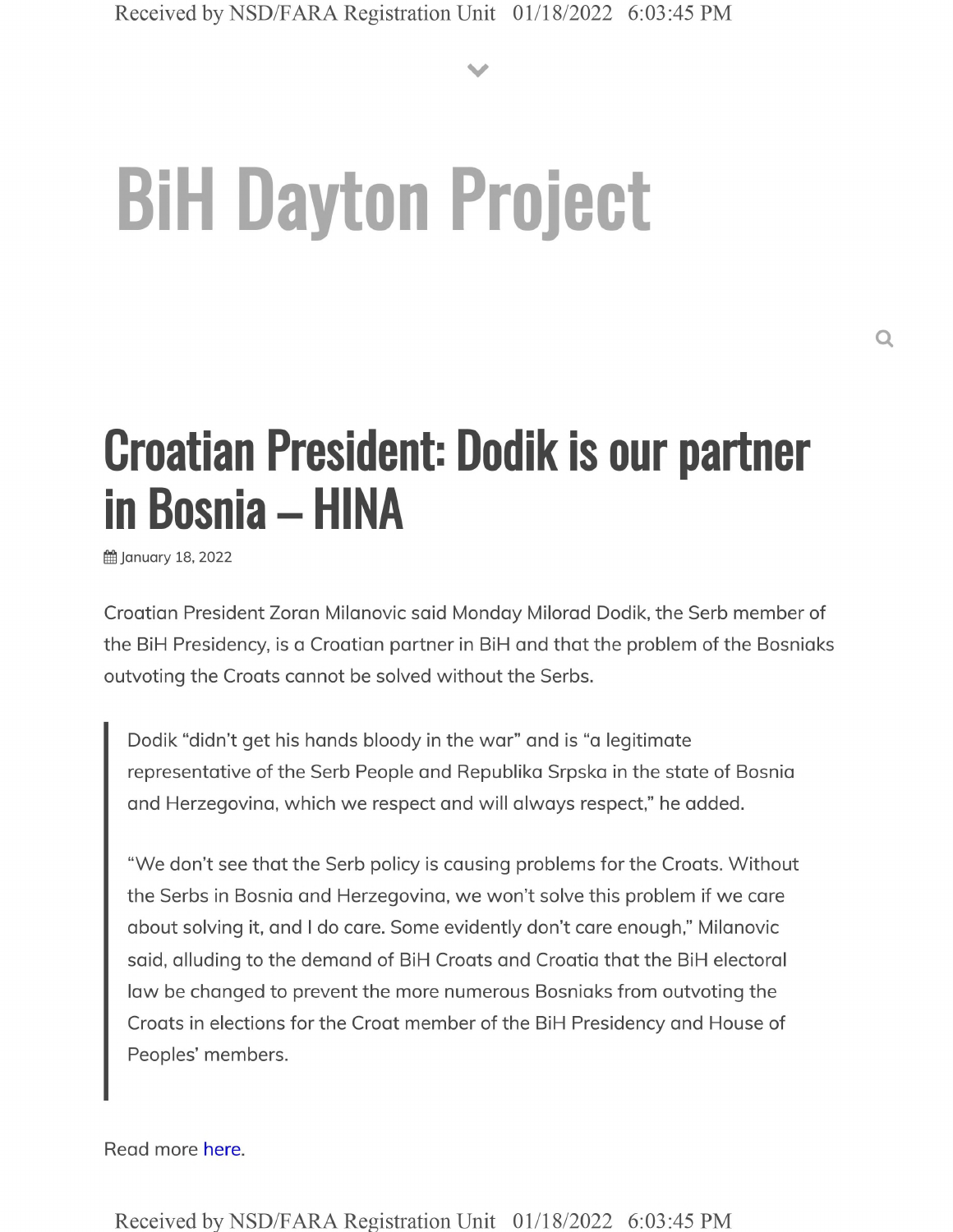« Western powers' counterproductive policies in BiH

### RELATED POSTS



**Dodik to Jerusalem Post: RS will respect everything written in the BiH Constitution**

**曲 January 13, 2022** 



**Cvijanovic: With sincere dialogue, "Serbs, Croats, Bosniaks and other citizens can have life together" - SRNA**

**的January 12, 2022**